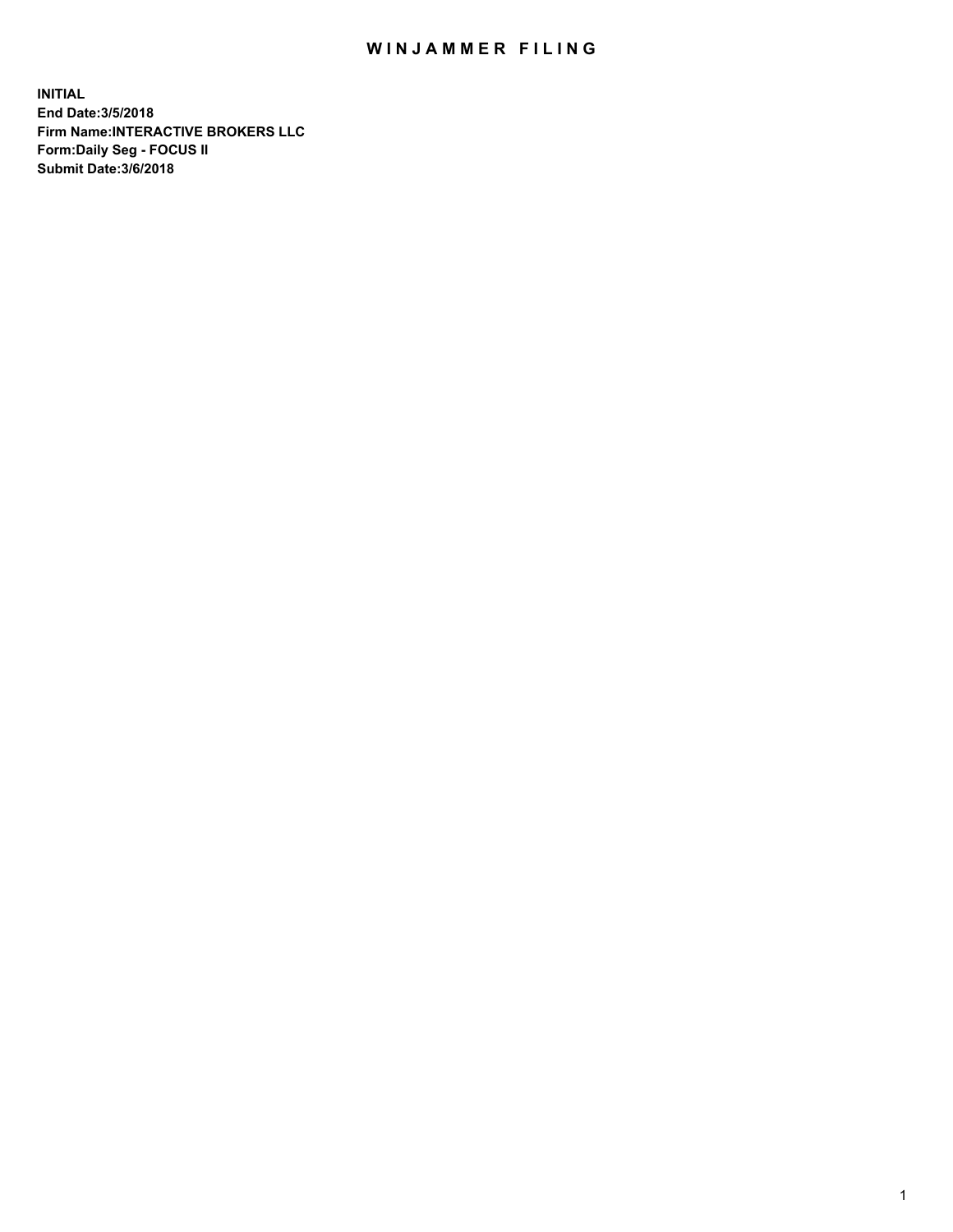## **INITIAL End Date:3/5/2018 Firm Name:INTERACTIVE BROKERS LLC Form:Daily Seg - FOCUS II Submit Date:3/6/2018 Daily Segregation - Cover Page**

| Name of Company<br><b>Contact Name</b><br><b>Contact Phone Number</b><br><b>Contact Email Address</b>                                                                                                                                                                                                                          | <b>INTERACTIVE BROKERS LLC</b><br>James Menicucci<br>203-618-8085<br>jmenicucci@interactivebrokers.c<br>om |
|--------------------------------------------------------------------------------------------------------------------------------------------------------------------------------------------------------------------------------------------------------------------------------------------------------------------------------|------------------------------------------------------------------------------------------------------------|
| FCM's Customer Segregated Funds Residual Interest Target (choose one):<br>a. Minimum dollar amount: ; or<br>b. Minimum percentage of customer segregated funds required:%; or<br>c. Dollar amount range between: and; or<br>d. Percentage range of customer segregated funds required between:% and%.                          | $\overline{\mathbf{0}}$<br>$\overline{\mathbf{0}}$<br>155,000,000 245,000,000<br>00                        |
| FCM's Customer Secured Amount Funds Residual Interest Target (choose one):<br>a. Minimum dollar amount: ; or<br>b. Minimum percentage of customer secured funds required:%; or<br>c. Dollar amount range between: and; or<br>d. Percentage range of customer secured funds required between: % and %.                          | $\overline{\mathbf{0}}$<br>$\mathbf 0$<br>80,000,000 120,000,000<br>00                                     |
| FCM's Cleared Swaps Customer Collateral Residual Interest Target (choose one):<br>a. Minimum dollar amount: ; or<br>b. Minimum percentage of cleared swaps customer collateral required:% ; or<br>c. Dollar amount range between: and; or<br>d. Percentage range of cleared swaps customer collateral required between:% and%. | $\overline{\mathbf{0}}$<br>$\underline{\mathbf{0}}$<br>0 <sub>0</sub><br>0 <sub>0</sub>                    |

Attach supporting documents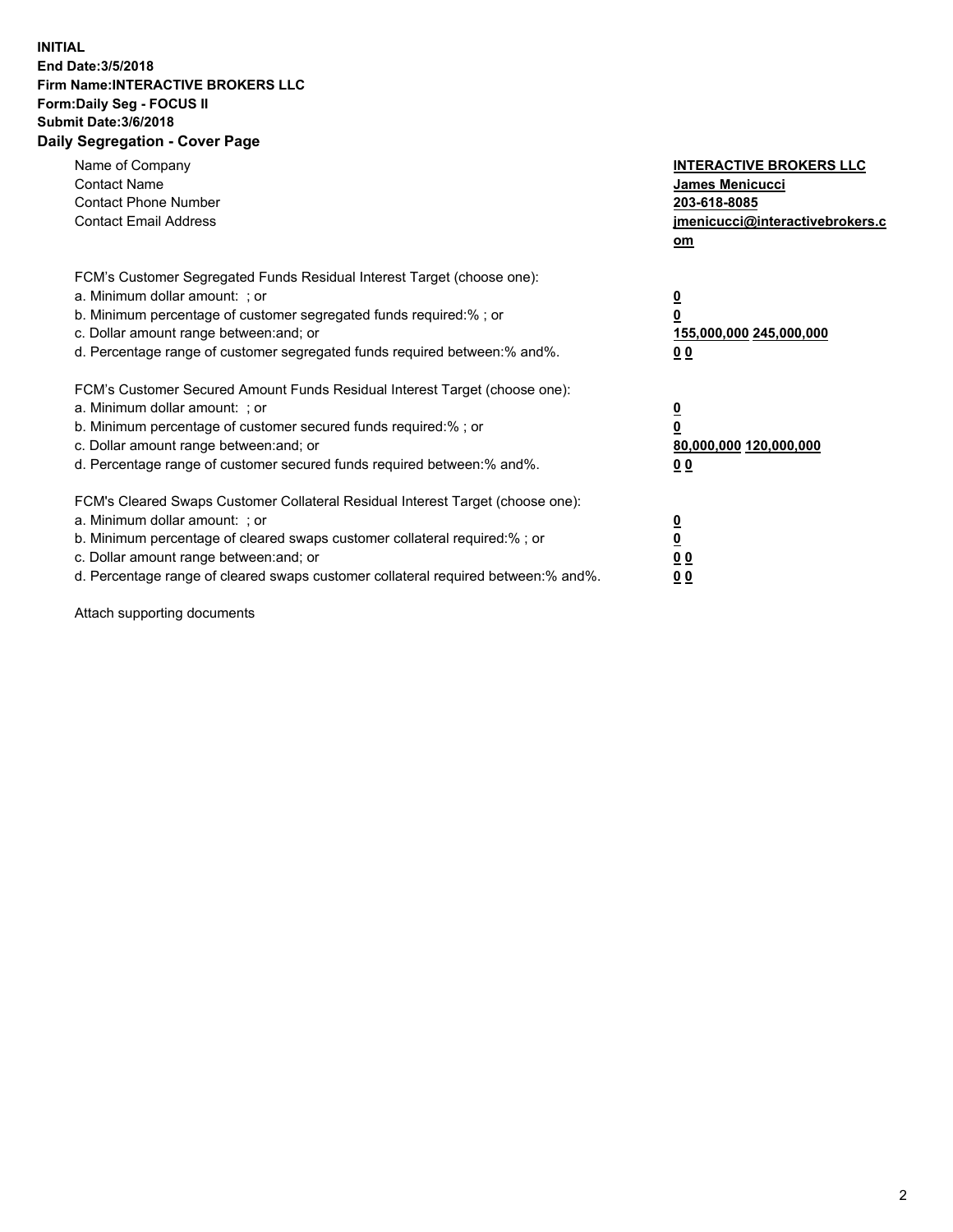## **INITIAL End Date:3/5/2018 Firm Name:INTERACTIVE BROKERS LLC Form:Daily Seg - FOCUS II Submit Date:3/6/2018 Daily Segregation - Secured Amounts**

|     | Foreign Futures and Foreign Options Secured Amounts                                         |                                   |
|-----|---------------------------------------------------------------------------------------------|-----------------------------------|
|     | Amount required to be set aside pursuant to law, rule or regulation of a foreign            | $0$ [7305]                        |
|     | government or a rule of a self-regulatory organization authorized thereunder                |                                   |
| 1.  | Net ledger balance - Foreign Futures and Foreign Option Trading - All Customers             |                                   |
|     | A. Cash                                                                                     | 482,060,131 [7315]                |
|     | B. Securities (at market)                                                                   | $0$ [7317]                        |
| 2.  | Net unrealized profit (loss) in open futures contracts traded on a foreign board of trade   | -10,098,257 [7325]                |
| 3.  | Exchange traded options                                                                     |                                   |
|     | a. Market value of open option contracts purchased on a foreign board of trade              | 294,437 [7335]                    |
|     | b. Market value of open contracts granted (sold) on a foreign board of trade                | -84,842 [7337]                    |
| 4.  | Net equity (deficit) (add lines 1.2. and 3.)                                                | 472,171,469 [7345]                |
| 5.  | Account liquidating to a deficit and account with a debit balances - gross amount           | 40,499 [7351]                     |
|     | Less: amount offset by customer owned securities                                            | 0 [7352] 40,499 [7354]            |
| 6.  | Amount required to be set aside as the secured amount - Net Liquidating Equity              | 472,211,968 [7355]                |
|     | Method (add lines 4 and 5)                                                                  |                                   |
| 7.  | Greater of amount required to be set aside pursuant to foreign jurisdiction (above) or line | 472,211,968 [7360]                |
|     | 6.                                                                                          |                                   |
|     | FUNDS DEPOSITED IN SEPARATE REGULATION 30.7 ACCOUNTS                                        |                                   |
| 1.  | Cash in banks                                                                               |                                   |
|     | A. Banks located in the United States                                                       | 89,523,021 [7500]                 |
|     | B. Other banks qualified under Regulation 30.7                                              | 0 [7520] 89,523,021 [7530]        |
| 2.  | Securities                                                                                  |                                   |
|     | A. In safekeeping with banks located in the United States                                   | 363,123,335 [7540]                |
|     | B. In safekeeping with other banks qualified under Regulation 30.7                          | 0 [7560] 363,123,335 [7570]       |
| 3.  | Equities with registered futures commission merchants                                       |                                   |
|     | A. Cash                                                                                     | $0$ [7580]                        |
|     | <b>B.</b> Securities                                                                        | $0$ [7590]                        |
|     | C. Unrealized gain (loss) on open futures contracts                                         | $0$ [7600]                        |
|     | D. Value of long option contracts                                                           | $0$ [7610]                        |
|     | E. Value of short option contracts                                                          | 0 [7615] 0 [7620]                 |
| 4.  | Amounts held by clearing organizations of foreign boards of trade                           |                                   |
|     | A. Cash                                                                                     | $0$ [7640]                        |
|     | <b>B.</b> Securities                                                                        | $0$ [7650]                        |
|     | C. Amount due to (from) clearing organization - daily variation                             | $0$ [7660]                        |
|     | D. Value of long option contracts                                                           | $0$ [7670]                        |
|     | E. Value of short option contracts                                                          | 0 [7675] 0 [7680]                 |
| 5.  | Amounts held by members of foreign boards of trade                                          |                                   |
|     | A. Cash                                                                                     | 142,137,837 [7700]                |
|     | <b>B.</b> Securities                                                                        | $0$ [7710]                        |
|     | C. Unrealized gain (loss) on open futures contracts                                         | 3,138,638 [7720]                  |
|     | D. Value of long option contracts                                                           | 294,437 [7730]                    |
|     | E. Value of short option contracts                                                          | -84,842 [7735] 145,486,070 [7740] |
| 6.  | Amounts with other depositories designated by a foreign board of trade                      | $0$ [7760]                        |
| 7.  | Segregated funds on hand                                                                    | $0$ [7765]                        |
| 8.  | Total funds in separate section 30.7 accounts                                               | 598,132,426 [7770]                |
| 9.  | Excess (deficiency) Set Aside for Secured Amount (subtract line 7 Secured Statement         | 125,920,458 [7380]                |
|     | Page 1 from Line 8)                                                                         |                                   |
| 10. | Management Target Amount for Excess funds in separate section 30.7 accounts                 | 80,000,000 [7780]                 |
| 11. | Excess (deficiency) funds in separate 30.7 accounts over (under) Management Target          | 45,920,458 [7785]                 |
|     |                                                                                             |                                   |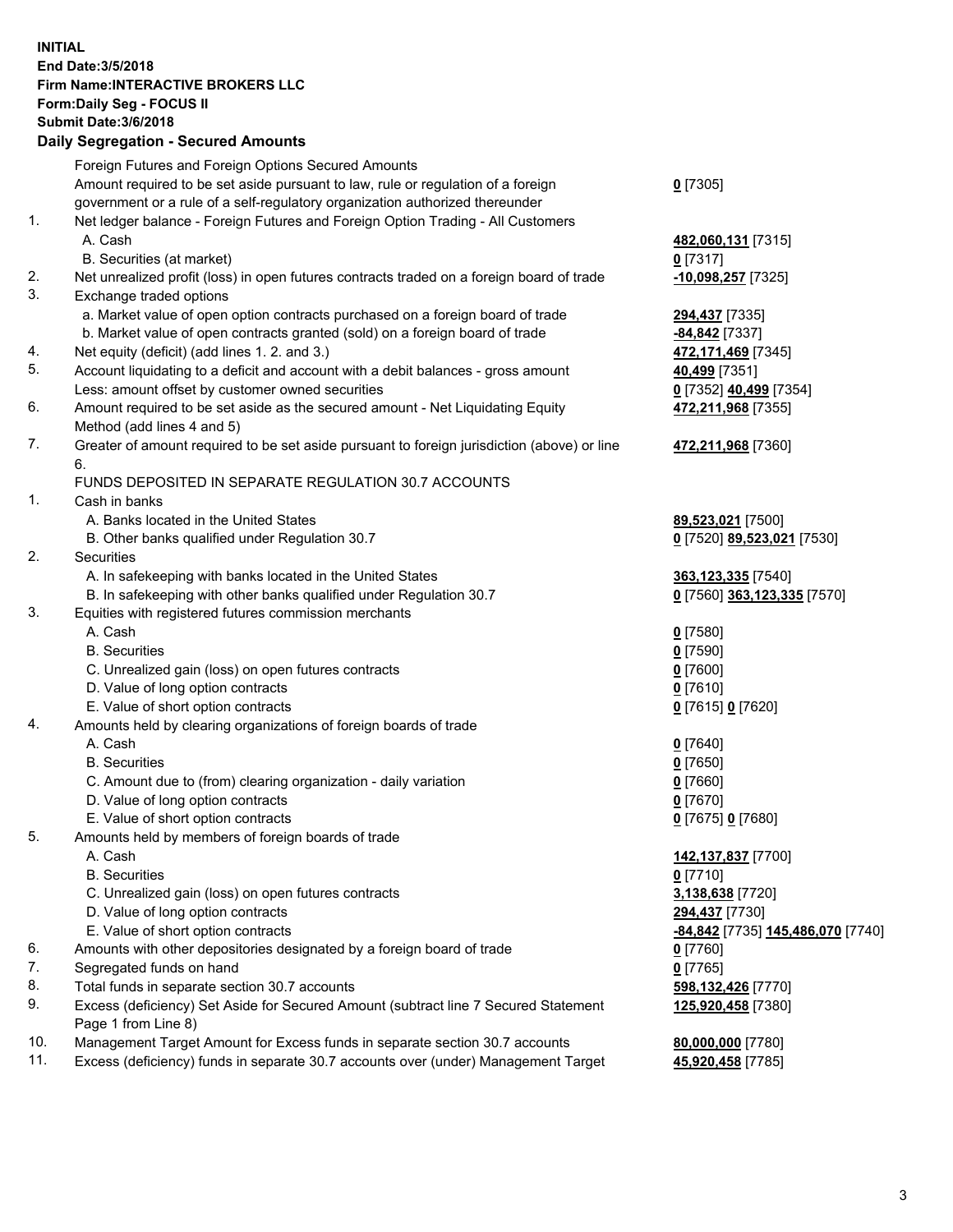**INITIAL End Date:3/5/2018 Firm Name:INTERACTIVE BROKERS LLC Form:Daily Seg - FOCUS II Submit Date:3/6/2018 Daily Segregation - Segregation Statement** SEGREGATION REQUIREMENTS(Section 4d(2) of the CEAct) 1. Net ledger balance A. Cash **4,417,504,797** [7010] B. Securities (at market) **0** [7020] 2. Net unrealized profit (loss) in open futures contracts traded on a contract market **50,690,024** [7030] 3. Exchange traded options A. Add market value of open option contracts purchased on a contract market **233,194,237** [7032] B. Deduct market value of open option contracts granted (sold) on a contract market **-231,611,890** [7033] 4. Net equity (deficit) (add lines 1, 2 and 3) **4,469,777,168** [7040] 5. Accounts liquidating to a deficit and accounts with debit balances - gross amount **368,533** [7045] Less: amount offset by customer securities **0** [7047] **368,533** [7050] 6. Amount required to be segregated (add lines 4 and 5) **4,470,145,701** [7060] FUNDS IN SEGREGATED ACCOUNTS 7. Deposited in segregated funds bank accounts A. Cash **940,245,287** [7070] B. Securities representing investments of customers' funds (at market) **2,562,246,595** [7080] C. Securities held for particular customers or option customers in lieu of cash (at market) **0** [7090] 8. Margins on deposit with derivatives clearing organizations of contract markets A. Cash **15,853,853** [7100] B. Securities representing investments of customers' funds (at market) **1,216,246,725** [7110] C. Securities held for particular customers or option customers in lieu of cash (at market) **0** [7120] 9. Net settlement from (to) derivatives clearing organizations of contract markets **1,282,636** [7130] 10. Exchange traded options A. Value of open long option contracts **233,132,156** [7132] B. Value of open short option contracts **-231,560,311** [7133] 11. Net equities with other FCMs A. Net liquidating equity **0** [7140] B. Securities representing investments of customers' funds (at market) **0** [7160] C. Securities held for particular customers or option customers in lieu of cash (at market) **0** [7170] 12. Segregated funds on hand **0** [7150] 13. Total amount in segregation (add lines 7 through 12) **4,737,446,941** [7180] 14. Excess (deficiency) funds in segregation (subtract line 6 from line 13) **267,301,240** [7190] 15. Management Target Amount for Excess funds in segregation **155,000,000** [7194] **112,301,240** [7198]

16. Excess (deficiency) funds in segregation over (under) Management Target Amount Excess